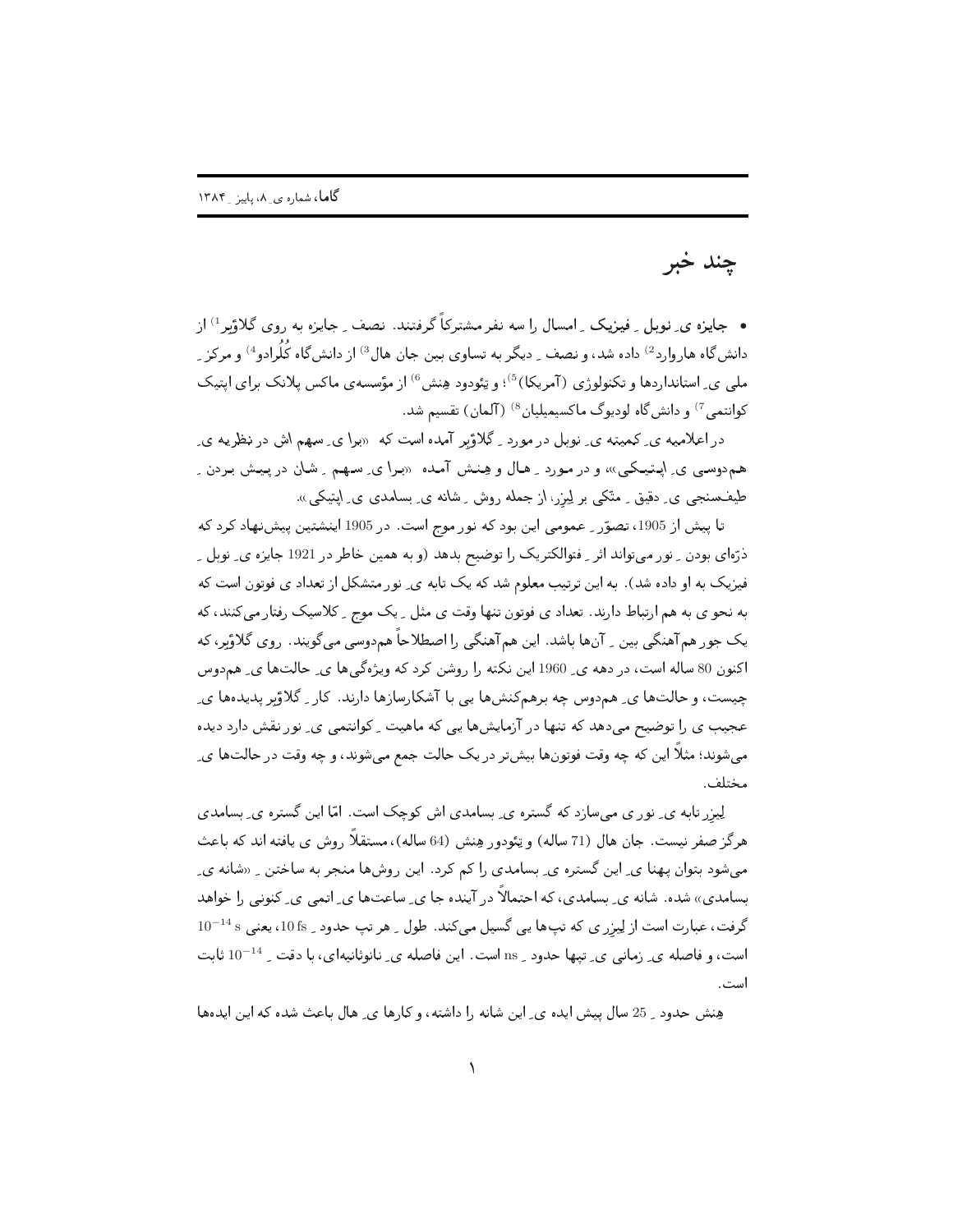عملے شوند.

<sup>1)</sup>Roy J. Glauber, <sup>2)</sup>Harvard University, <sup>3)</sup>John L. Hall, <sup>4)</sup>JILA, University of Colorado, <sup>5)</sup>National Institute of Standards and Technology, <sup>6)</sup>Theodor W. Hänsch, <sup>7)</sup>Max Planck Institute for Quantum Optics (Garching, Germany), <sup>8)</sup>Ludwig-Maximilians-University (Munich, Germany)

• تصویربرداری با تفکیک بهتر از طول موج. عدسیهای معمولی نمیتوانند با تفکیک کمتر از طول موج تصویر تولید کنند. علّت آن است که برای تولید تصویر باید تمام مؤلفههای فوریهٔ موج ۔<br>الکتر ومغناطیسی را منتشر و ترکیب کرد، امّا عدسے های معمولی تنها بخشی از امواج را منتشر میں کنند .<br>(بيخش منتشرشونده) و بيخشي را منتقل نمبي كنند (بيخش مجوشونده). ابن بيخش مجوشونده جامل اطلاعاتی است که برای تشکیل تصویر با تفکیک کمتر از طول موج لازم است. علت این محو شدن این است که در محیطهای معمول، با ضریبشکست مثبت، دامنهٔ بخش محوشونده به صورت نمایی کم می شود. امّا به کمک موادی که ضریب شکست منفی دارند می توان عدسی هایی ساخت که این بخش .<br>محوشونده را هم منتشر کنند، و به این ترتیب حد تفکیک عدس<sub>ه ،</sub>های متداول ,ا شکست.

نخستین بار ویکتور وسِلاگودر 1968 متوجه شد که اگر مادهای هم گذردهی الکتریکی و هم تراوایی مغناطیسی|ش منفی باشد، آن وقت ضریبشکست آن را باید منفی تعریف کرد<sup>1</sup>)، به این معنی<sub>،</sub> که برای چنین موادی قانون اسنل با ضریبشکست منفی معتبر است. وسِلاگو این مواد را چپگرد نامید، زیرا در آنها بردار نُینتیگ S در خلاف جهت E × B است.

در سال 2000، جان پندری متوجه شد که یک تیغهی متوازیالسطوح از یک مادهٔ چپگرد مثل یک «ابرعدسی» است که تصویری با تفکیک بهتر از طول موج تولید میکند<sup>2</sup>). در سال بعد چنین ابرعدسی هایی، در گسترهٔ میکروموج، ساخته شد. به کمک این مواد چپگرد، که عبارت بودند از آرایههایی از خودالقا و خازن، بسیاری از پیش بینی های نظری تأیید شد. چندی پیش هم، گروهی از یژوهش گران با استفاده از نقره، تیغه ای ساختند که ضریبشکست آن برای پرتوهای مرئی 1– است<sup>3</sup>). این تیغه می;تواند در گسترهٔ طول،موجهای مرئی تصویری با قدرتتفکیک بهتر از طول،موج تولید کند. نور در برخورد با چنین تیغهای «به طور منفی» میشکند و پس از رسیدن به سطح دوّم دوباره «به طور منفی» میشکند، و تصویر بیرون از عدسی تشکیل میشود. این «ابرعدسی» بر خلاف عدسی های معمول، محور اصلی ندارد و نمیتواند پرتوهای موازی را کانونی کند، و همواره تصویری با بزرگنمایی 1 میدهد، یعنی تصویر ی درست به همان اندازه ی ِ جسم (شکل را ببینید) . به لحاظ نظری محدودیتی در قدرت تفكيك چنين ابرعدسي هايي نيست، اما خصوصيتهايي مثل فاصلهٔ شيء و تصوير تا سطوح تیغه، صافی و ضخامت تیغه، حد تفکیک را مقیّد می کنند.

نکتهٔ مهم این است که در چنین ابرعدسی ای باید گذردهی الکتریکی و تراوایی مغناطیسی، هر دو در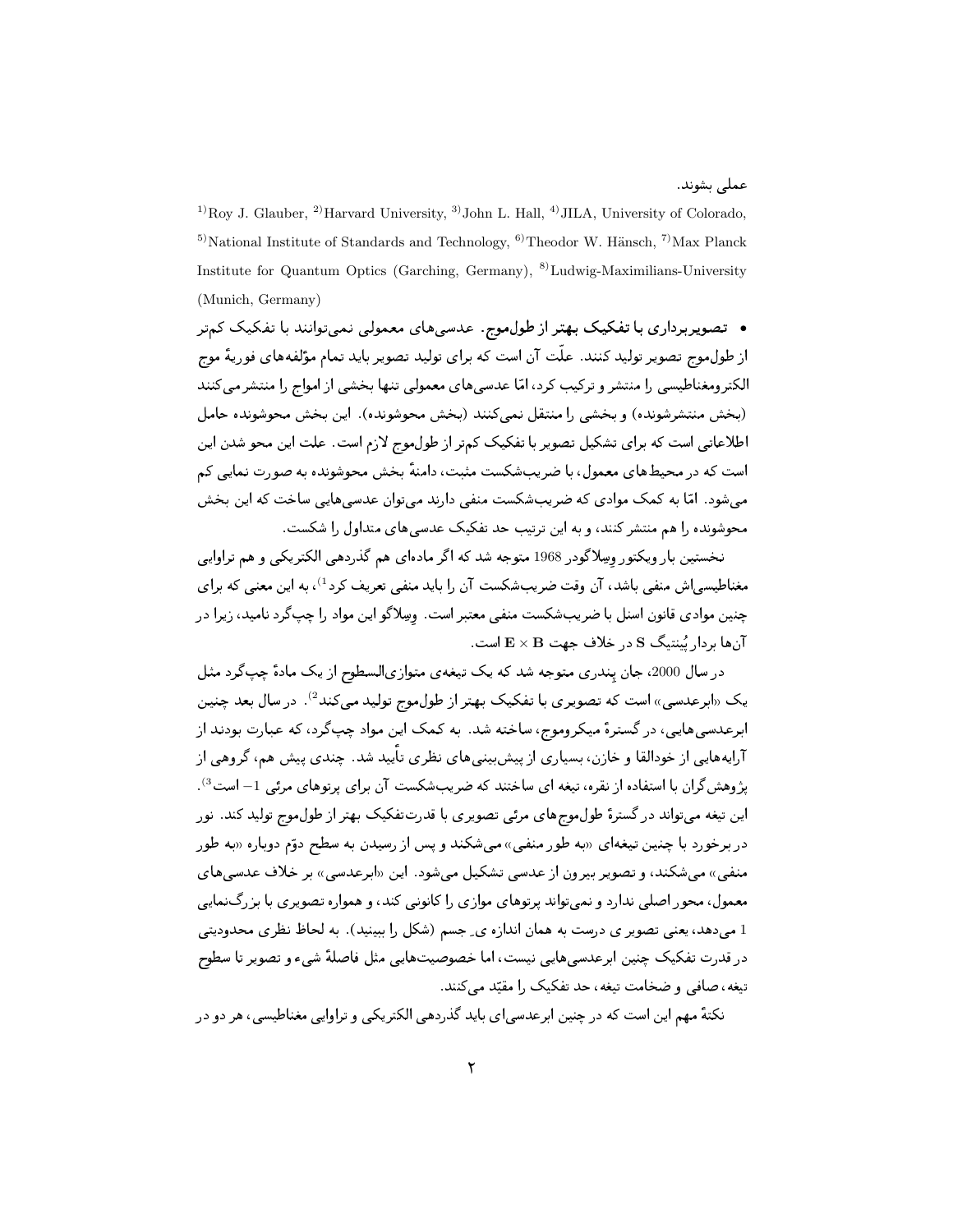

شکل ۱: بخش ¸ خاکستری یک تیغه ی ِ متوازیالسطوح با ضریب شکست ¸ 1– و ضخامت ِ است. صفحهها ی ِ ۵ و ۵ به موازات ِ صفحهها ی ِ تیغه و به فاصله ی ِ ۵ از سطوح ِ  $a$ تیغه اند. چون ضریبشکست \_ تیغه 1– است، مسیر \_ پرتوها چنان است که در شکل کشیده  $\Delta'$  شده، و به این ترتیب تصویر ِ نقطه ی ِ P، که بین ِ ِ ِ و تیغه است، در نقطه ی ِ Q (بین ِ  $\Delta'$ و تیغه) تشکیل می شود. اگر فاصله ی ِ جسم تا تیغه بیش از a باشد، تصویر مجازی خواهد بود. خط ِ افقی تنها برا ی ِ شکل کشیدن استفاده شده، این عدسی محور ِ اصلی ندارد، زیرا هر خط ِ دیگری که عمود بر تیغه باشد هم همین کار را می کند. به این ترتیب، جسم ی که بین ۱ِ تیغه و  $\Delta$  باشد، تصویری با بزرگنمایی ی ِ 1 بین ۱ِ  $\Delta'$  و تیغه خواهد داشت.

گستره ی مرئی منفی باشند. تراوایی منفی در گستره ی مرئی تا کنون دیده نشده. امّا اگر ضخامت تیغه بسیار کوچکتر از طول موج باشد، آثار الکتریکی و مغناطیسی از هم جدا می شوند و اگر مادهای تنها گذردهی الکتریکی|ش منفی باشد، در این ضخامتهای کم، مثل مادهای با ضریبشکست منفی عمل می کند. به این ترتیب نقره، که گذردهی الکتریکی آن در گسترهٔ مرئی منفی است، نامزد خوبی برای ساخت تیغهٔ ابرعدسی ایتیکی است. تیغهای که فَنگ و همکارانش ساخته اند از نقره است، 35 nm ضخامت دارد، و با دقّت 1nm صاف است. آناهيتا آباديور <sup>1)</sup>Victor G. Veselago, Sov. Phys. Usp, vol. 10, p. 509 (1968). <sup>2)</sup> J. B. Pendry, *Physical* Review Letters, vol. 85, p. 3966 (2000). <sup>3</sup>)N. Fang, H. Lee, C. Sun, X. Zhang: "Sub-

Diffraction-Limited Optical Imaging with a Silver Superlens", Science, vol. 308, pp. 534-537, 22 Apr 2005; D. R. Smith, "How to Build a Superlens", Science, vol. 308, pp. 502-503, 22 Apr 2005.

• هسته ی ِ درونبی ی ِ زمین کم ی تندتر از بقیّه ی ِ زمین میچرخد. زمین یک هسته ی ِ آهنی دارد که دو بخش است، هسته ي ِ دروني و لايه ي ِ بيروني ي ِ آن؛ پس از اين دو هم جُبّه (گوشته) ي ِ زمين است. این مجموعه هر شبانه٫وز یک بار به دور ِ محور ِ قطبی اش می چرخد. امّا آیا این چرخش صُلب است؟ یعنی آیا هستهها و گوشته با هم می چرخند؟